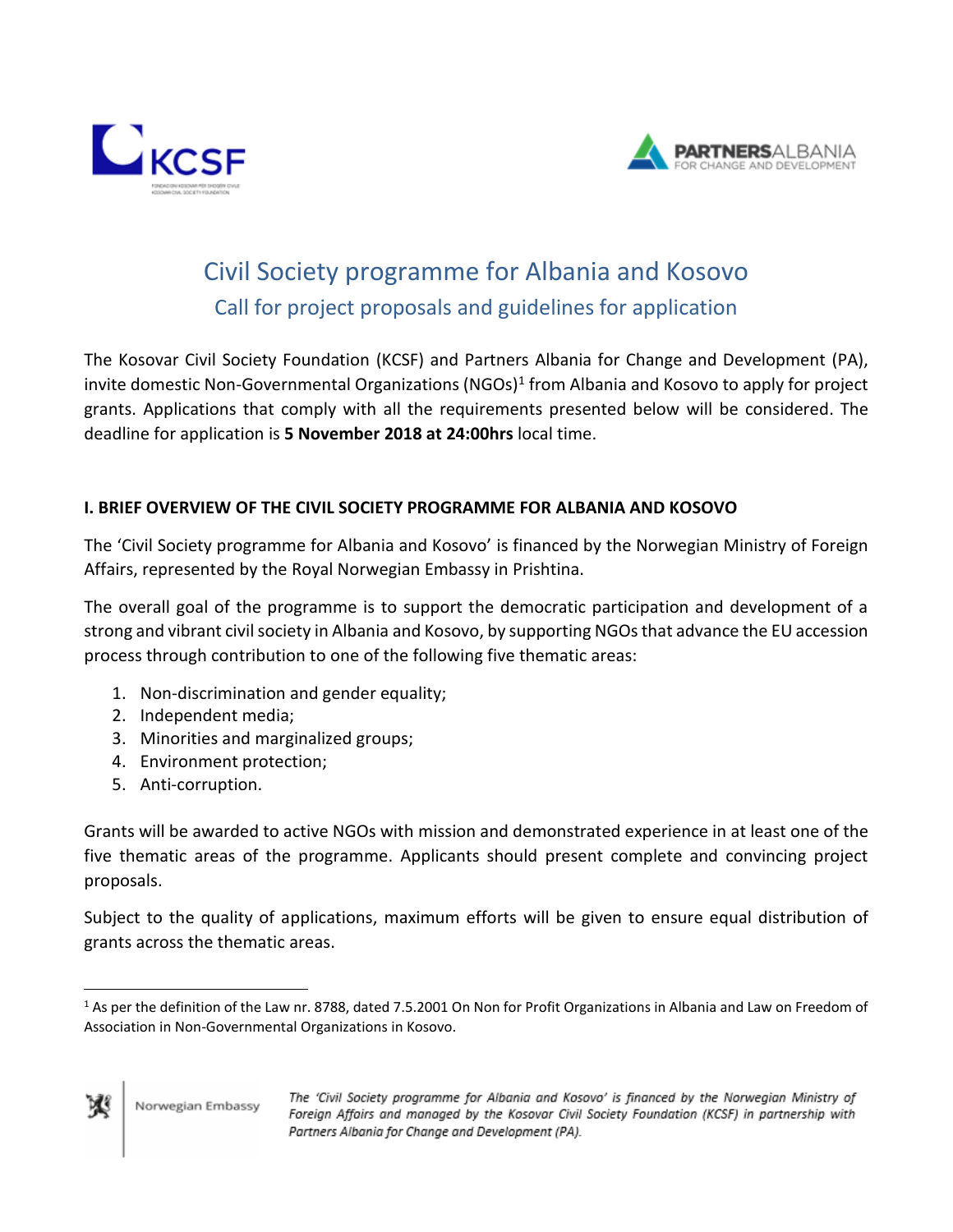# **i. Introduction**

The contribution of the civil society to European Agenda in Albania and Kosovo, through engagement in the targeted thematic areas of this programme, needs intensification. Although some NGOs are active in these areas, to ensure coherence and maximize potential, the number of NGOs that explicitly relate their work to the European Integration process should increase.

In Kosovo, despite advancement of the legal framework, gender equality remains weak in terms of social, political and economic rights. Independent media are rare, mainly due to lack of financial independence and capacities for quality reporting. Ethnic minorities continue to be vulnerable, in particular Roma, Ashkali and Egyptians, while many other societal groups are marginalized and discriminated. Air pollution, forest cutting, construction in protected areas, waste management, pollution of rivers and lakes, are few among many serious environmental problems Kosovo faces today. Regarding corruption, despite the slight improvement in 2017, Corruption Perception Index places Kosovo amongst countries with high corruption, leaving the country with a long way to go in its anti-corruption efforts<sup>2</sup>.

Similarly, Albania faces many challenges in fully displaying and utilising women's potential in the economy, politics, and social life. Media outlets often display a political bias, and their reporting is influenced by economic or political interest of their owners. Ethnic minorities continue to be vulnerable, in particular Roma and Egyptians, while social exclusion and discrimination needs to be tackled through better policy implementation and inter-institutional cooperation. All environmental problems listed for Kosovo are valid also for Albania, with this area being highly problematic at all levels. In order to succeed in its path towards opening the EU accession negotiations, Albania needs to [further consolidate](http://eeas.europa.eu/headquarters/headquarters-homepage/47495/council-conclusions-enlargement-and-stabilisation-and-association-process-adopted-council-26_en)  [progress](http://eeas.europa.eu/headquarters/headquarters-homepage/47495/council-conclusions-enlargement-and-stabilisation-and-association-process-adopted-council-26_en) made on judicial reform and to deliver further tangible results to efficiently fight corruption at all levels<sup>3</sup>.

While the above challenges are general and cover the wide scope of thematic areas, the EU reform processes would benefit from a targeted civil society involvement. Thus applicants are expected to present proposals that address specific issues within the respective thematic areas.

# **II. RULES FOR THIS CALL FOR PROPOSALS**

# **i. Eligibility criteria**

To be eligible for financing, applicants should:

1. Be active NGOs;

<sup>3</sup> <https://www.coe.int/en/web/corruption/anti-corruption-digest/albania>



 $\overline{\phantom{a}}$ 

<sup>2</sup> <https://www.coe.int/en/web/corruption/anti-corruption-digest/kosovo>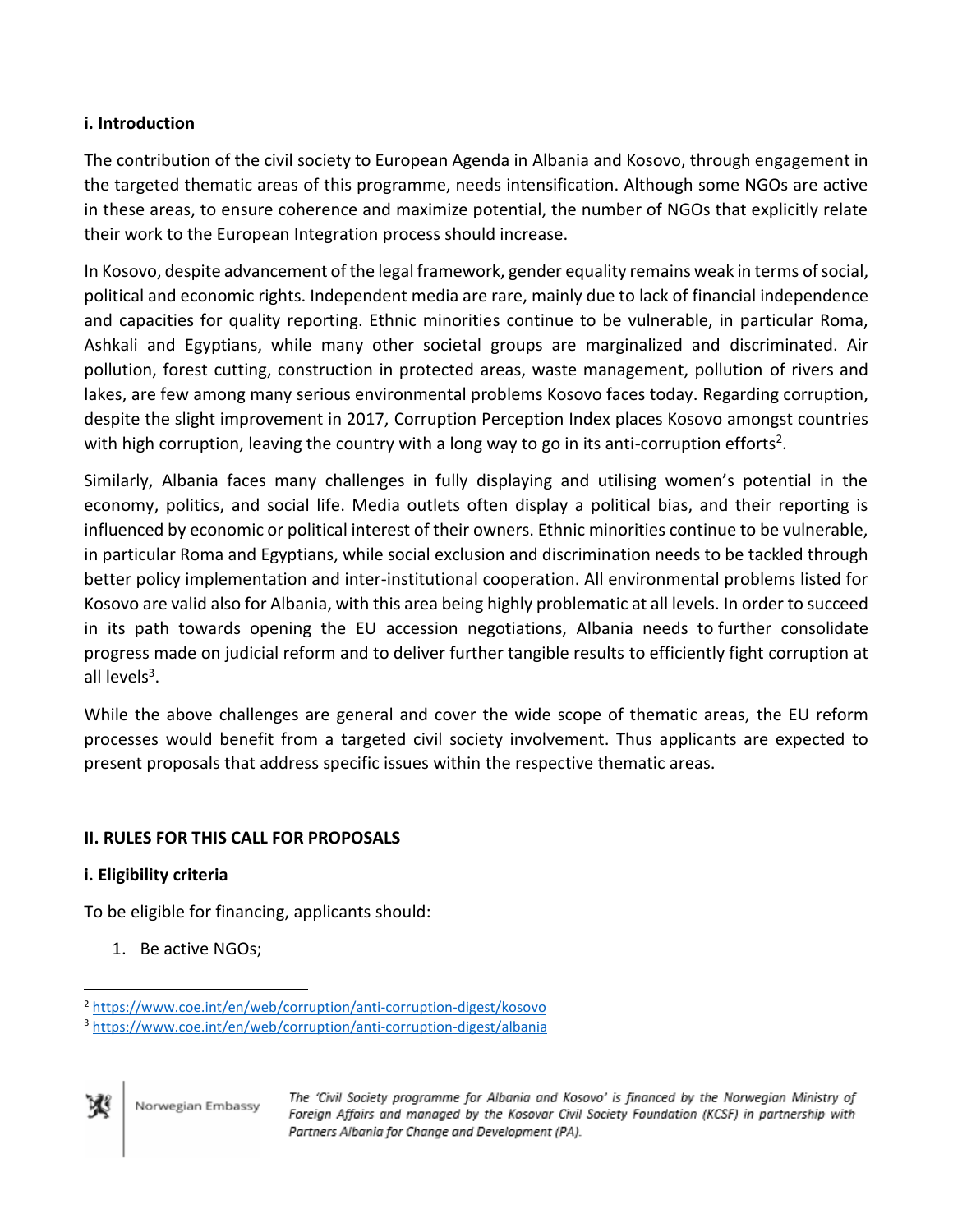- 2. Be registered as a domestic non-governmental/non-for-profit organization, according to the Albanian and Kosovo legislation (branches of foreign and international NGOs registered in Albania and Kosovo are not eligible to apply);
- 3. Be fully responsible for project implementation. Partnerships with other NGOs are allowed only if the leading organization takes full responsibility for project implementation and management, including execution of all project expenditures;
- 4. Have a mission that is in line with the thematic area(s) to which the application corresponds, and
- 5. Show relevant capacity and experience with regards to the proposed project.

The applicant may act alone or in partnership with another partner organization. Potential partner organization must satisfy the second eligibility criteria as applicable to the applicant himself.

# **ii. Number of applications and grants per applicant**

Organizations may apply with only one application as a lead applicant. An application may have only one lead applicant and one partner organization.

# **iii. Levels of intervention**

Applicants may propose interventions that address relevant issues at local and/or central level.

Projects shall be country specific and address challenges within the selected country. NGOs can apply for interventions only in their respective country. Cross border projects will not be considered under this call.

# **iv. Targeted beneficiaries**

Regardless of the principal beneficiaries'/target groups, the final beneficiaries should be citizens of the community where the project is implemented or the country in general. For the principal beneficiaries, equal gender participation should be targeted. Whenever possible, a similar approach is to be followed also for the inclusion of under-represented groups.

# **v. Financial allocation for this call**

The overall indicative amount made available for this call for project proposals is EUR 650,000 with 60% of funds dedicated to Kosovo and 40% to Albania. Approximately 20 organizations/grants are planned to be supported. Yet, subject to the fulfilment of eligibility criteria and evaluation, KCSF and PA reserve the right not to distribute all the available funds.

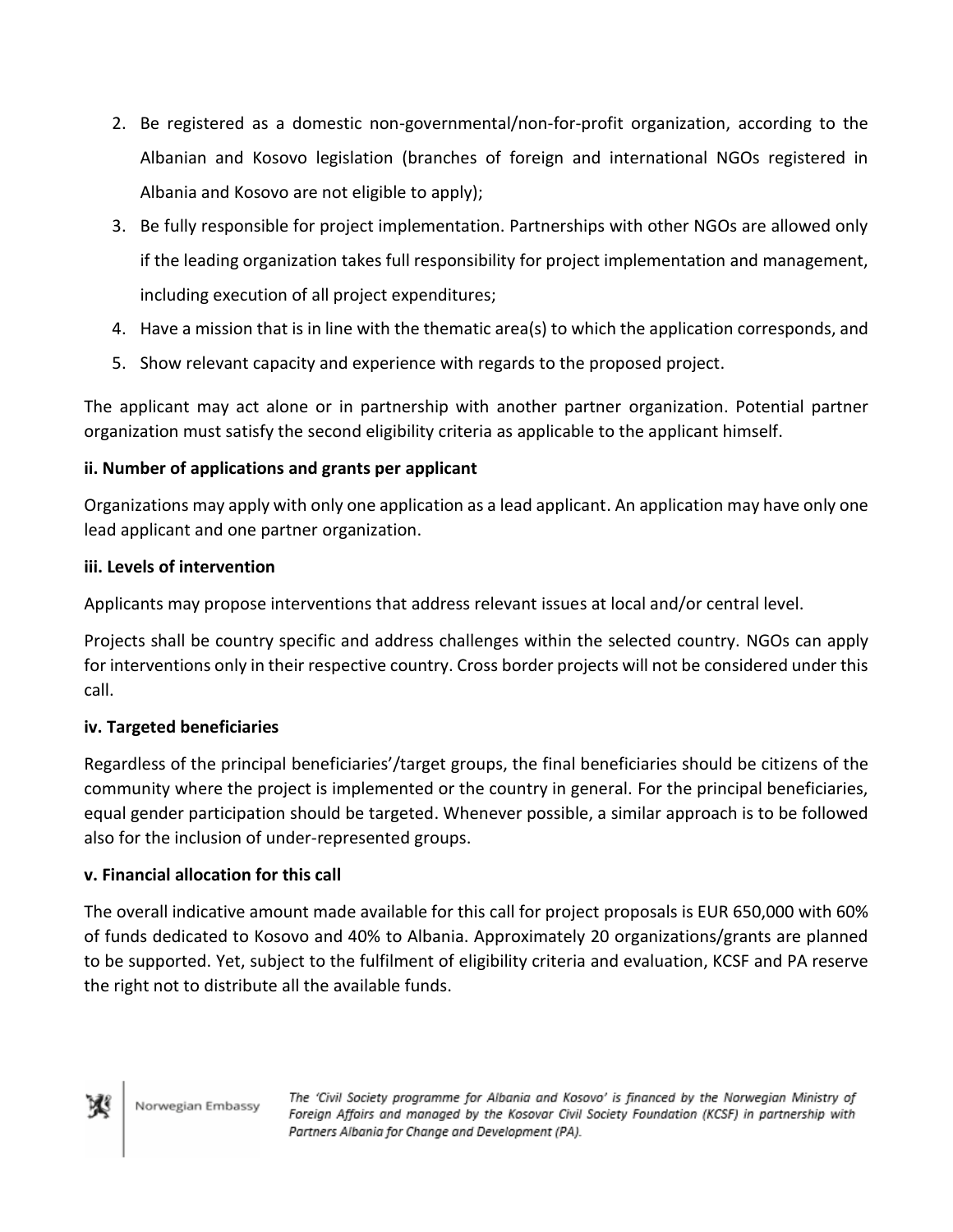The total proposed budget size of the applications to be financed by this programme must fall between the following thresholds:

Minimum amount: EUR 25,000 Maximum amount: EUR 40,000

The budget should be realistic and ensure qualitative implementation of the activities. Subject to a clear elaboration of the proposal and genuine needs, up to 15% of the total proposed budget can be allocated for organizational capacity building (i.e. internal systems, staff capacity building, office equipment, etc.).

Co-funding is not mandatory for this call for project proposals. The programme will cover 100% of the total budget of the project.

When financial support for organizational capacity building is requested, information provided should explain the grounds and type of the requested support. In addition, a clear and concise plan justifying the request along with the benefits that this support brings to the organization should be provided.

# **vi. Timeframe**

The minimum duration for the implementation of the proposed projects is 12 months and maximum 24 months. The implementation of the selected projects is expected to start in January 2019.

# **vii. Eligibility of operations and costs**

# **a. Eligible interventions/actions**

The proposed interventions (projects) should target one of the thematic areas of the call for proposals and aim to deliver concrete results that feed the overall goal of the programme.

Note that the call does not provide suggestions for intervention so that it does not affect your proposals. However, regardless of the proposed intervention and thematic area(s) to which it relates, the proposal should seek proactive and direct contribution in the respective area.

# **Project results:**

Applications should present clear, measurable and achievable project results that ensure accomplishment of the proposed project overall objective. Also, the logic of intervention and activities should be clearly interlinked with the achievement of the project results within the proposed deadline.

# **b. Ineligible interventions / activities**

The following interventions / activities will not be supported:

Interventions that are directly affiliated with or supportive of political parties;



Norwegian Embassy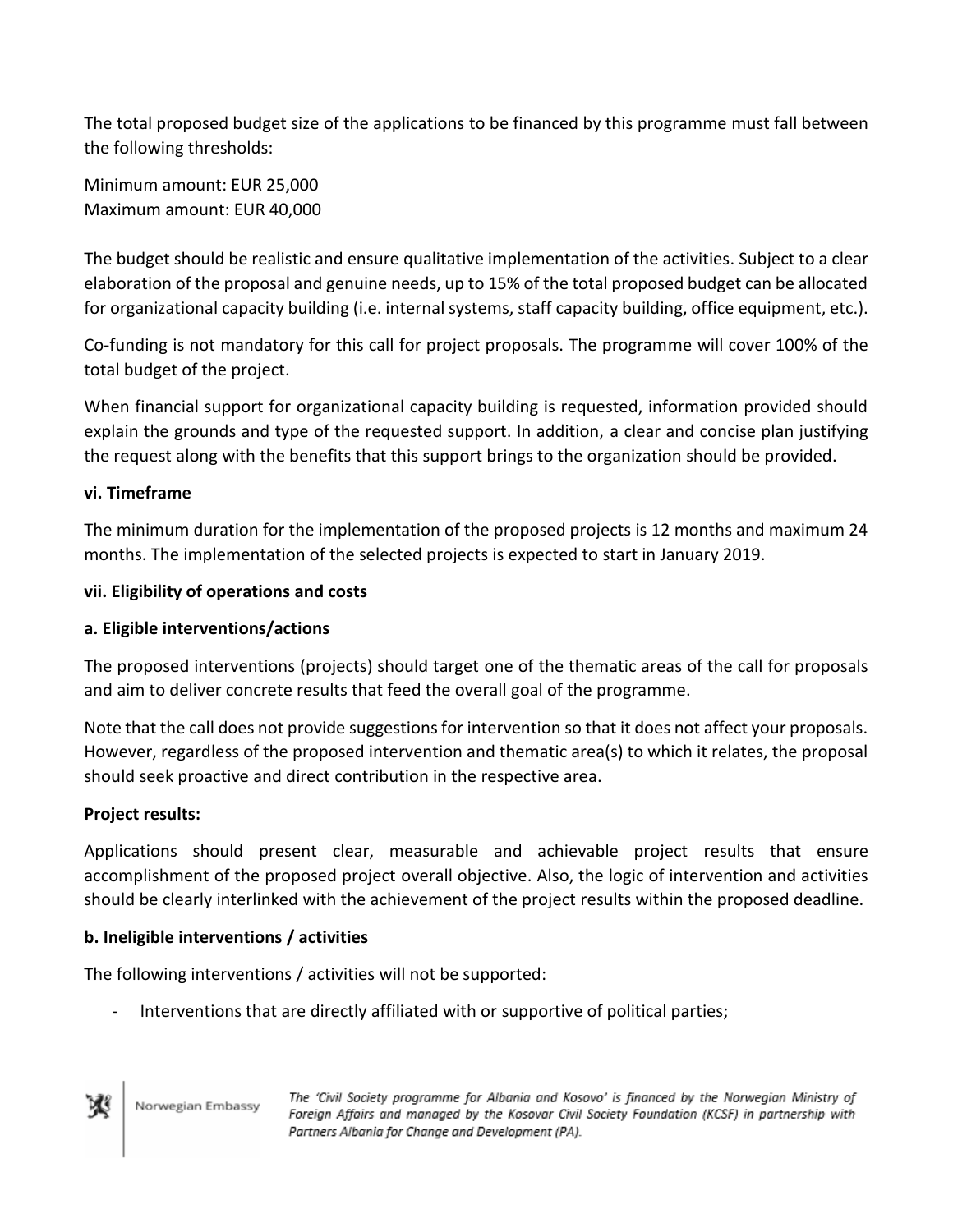- Emergency assistance or charities;
- Capital Investments;
- Same or very similar interventions to those supported by KCSF and PA through other implemented grant schemes;
- Projects composed entirely or mostly of preparatory work and/or studies;
- Cross border projects between Albania and Kosovo and proposals for activities to be implemented outside Kosovo and Albania;
- Activities which are of service nature and rather belong to the Technical Assistance;
- One shot events/ activities;
- Awareness raising campaigns without proper follow up;
- Interventions which are subject to multilevel dependency and approval, thus posing high risk for achieving results;
- Sub granting to third parties. Small scale financial support to beneficiaries is allowed only in cases when all expenditures are executed by the implementing organization;
- Scholarships.

Unless they are imperative for the achievement of the intended project results, in principle, the activities outlined below will not be supported:

- Conferences or round table discussions;
- Research and feasibility studies, especially as a tool to design the rest of the intervention;
- Study trips outside the country.

# **c. Eligible costs**

To be considered eligible, costs should meet the following criteria:

- are necessary for the successful implementation and achievement of the indicated project results;
- are reasonable, justified and comply with the requirements of sound financial management including fair and market-based calculations and cost-efficiency;
- comply with the requirements of applicable tax and social legislation;
- will incur during the implementation of the project;
- are indicated in the proposed budget;
- are identifiable and verifiable;
- Value Added Tax VAT will be considered as an eligible cost only for Albania.

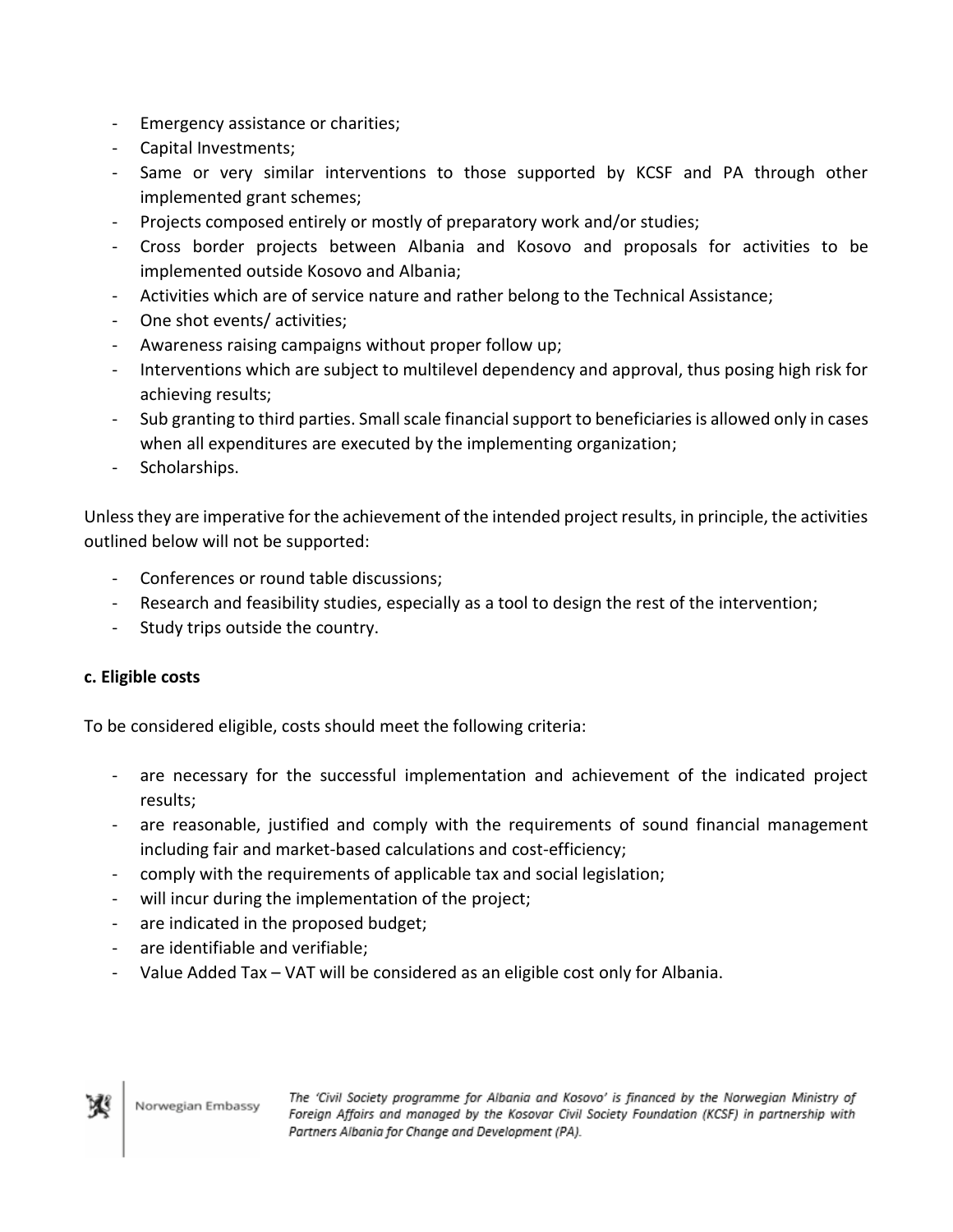## **d. Ineligible costs**

The costs presented below are considered ineligible:

- Costs associated to organizational capacity building that exceed 15% of the total budget to be supported by the programme;
- Customs and import duties;
- Debt or payments for losses;
- Value Added Tax VAT (applicable only for Kosovo NGOs, for invoices above EUR 200);
- Loan interest;
- Money exchange fees;
- Equipment depreciation expenditures;
- Purchase of land or immovable property;
- Purchase of vehicle or generator;
- Payment of expenses covered by other donors;
- Credit to third parties.

Even though no limit for the budget categories is set, the biggest share of the budget should be dedicated to expenses related to direct project activities (category 2.0 in the budget template).

Applicants hold full responsibility for the correctness and accuracy of the proposed budget including arithmetical errors, inaccuracies, unrealistic costs and ineligible costs.

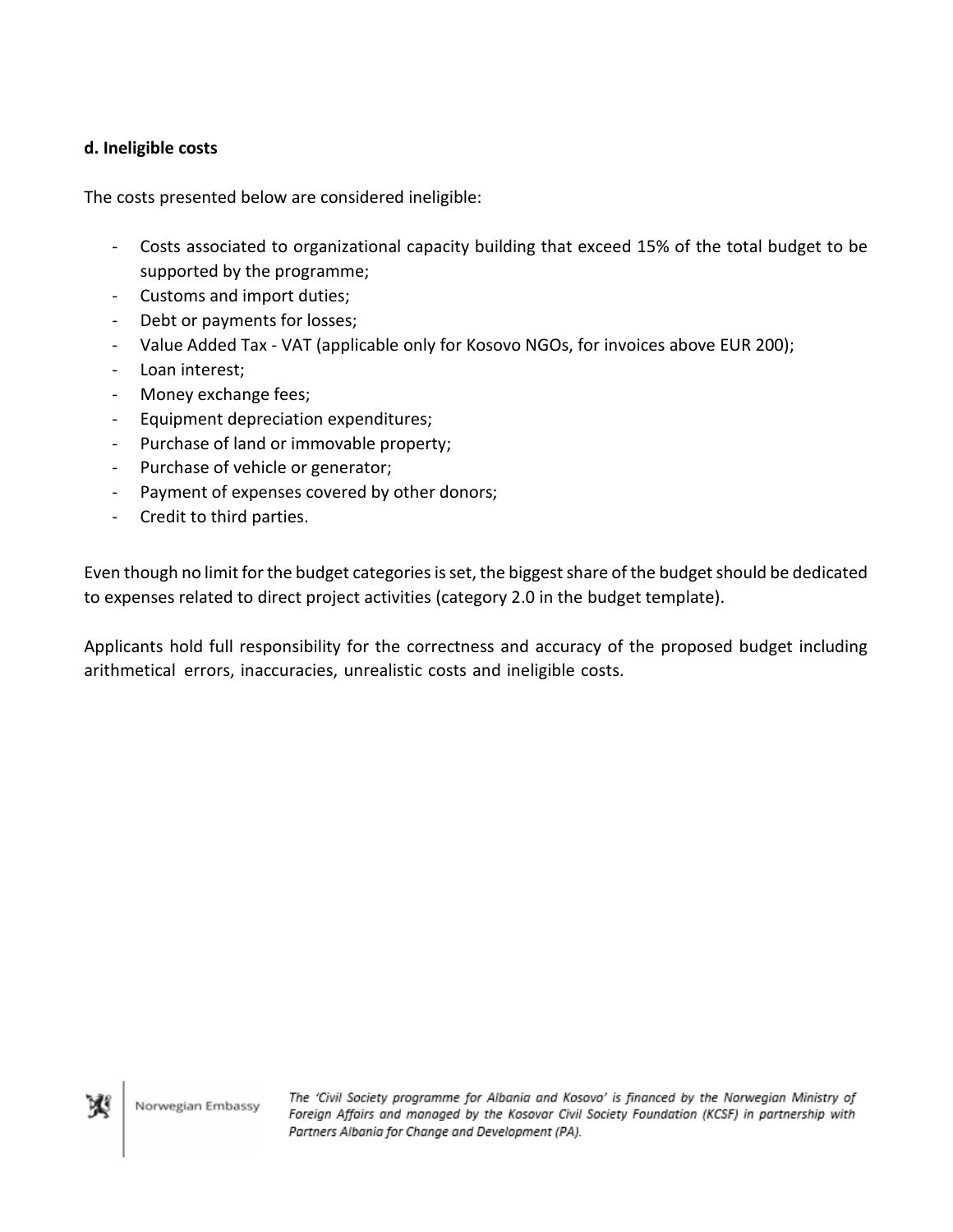#### **III. APPLICATION PROCEDURE**

#### **i. Mandatory documents**

| <b>NGOs from Albania:</b>                                                                                                                                                                                                                                                                                                     | <b>NGOs from Kosovo:</b>                                                                                                                                                                         |
|-------------------------------------------------------------------------------------------------------------------------------------------------------------------------------------------------------------------------------------------------------------------------------------------------------------------------------|--------------------------------------------------------------------------------------------------------------------------------------------------------------------------------------------------|
| - Court decision/registration                                                                                                                                                                                                                                                                                                 | - Certificate of registration issued by the                                                                                                                                                      |
| - Certificate of Registration released from the court<br>with the latest updates, no older than 3 months                                                                                                                                                                                                                      | Ministry of Public Administration<br>- Statute of the organization                                                                                                                               |
| - Statute and the Establishment Act of the<br>organization                                                                                                                                                                                                                                                                    | - Fiscal number certificate (first three<br>documents to be submitted in scanned                                                                                                                 |
| - Certificate of tax payment obligations (no debt)                                                                                                                                                                                                                                                                            | copy)                                                                                                                                                                                            |
| - Latest two (2) Financial Statements of the<br>organization (first five documents to be submitted<br>in scanned copy)                                                                                                                                                                                                        | - Application form                                                                                                                                                                               |
|                                                                                                                                                                                                                                                                                                                               | - Logical framework                                                                                                                                                                              |
| - Application form                                                                                                                                                                                                                                                                                                            | - Plan of activities                                                                                                                                                                             |
| - Logical framework                                                                                                                                                                                                                                                                                                           | - Budget                                                                                                                                                                                         |
| - Plan of activities                                                                                                                                                                                                                                                                                                          | - In case of co-funding for this project, the                                                                                                                                                    |
| - Budget                                                                                                                                                                                                                                                                                                                      | co-funding proof (e.g. contract, decision,<br>letter of commitment, etc.)                                                                                                                        |
| - In case of co-funding for this project, the co-<br>funding proof (e.g. contract, decision, letter of<br>commitment, etc.)                                                                                                                                                                                                   | - When active participation/cooperation<br>with other institutions, organizations or<br>other entities is compulsory for the                                                                     |
| - When active participation/cooperation with other<br>institutions, organizations or other entities is<br>compulsory for the implementation of the project,<br>the scanned copy of the Memorandum of<br>Cooperation, Letter of support or any other<br>document indicating clearly the commitment of the<br>respective entity | implementation of the project, the scanned<br>copy of the Memorandum of Cooperation,<br>Letter of support or any other document<br>indicating clearly the commitment of the<br>respective entity |

Whenever applicable, certificate of registration (first document for both Albania and Kosovo) of the partner organization to be submitted as well.

Application form, Logical framework, Plan of activities and Budget should be filled out in full compliance with the provided instructions and respective templates.

м

Norwegian Embassy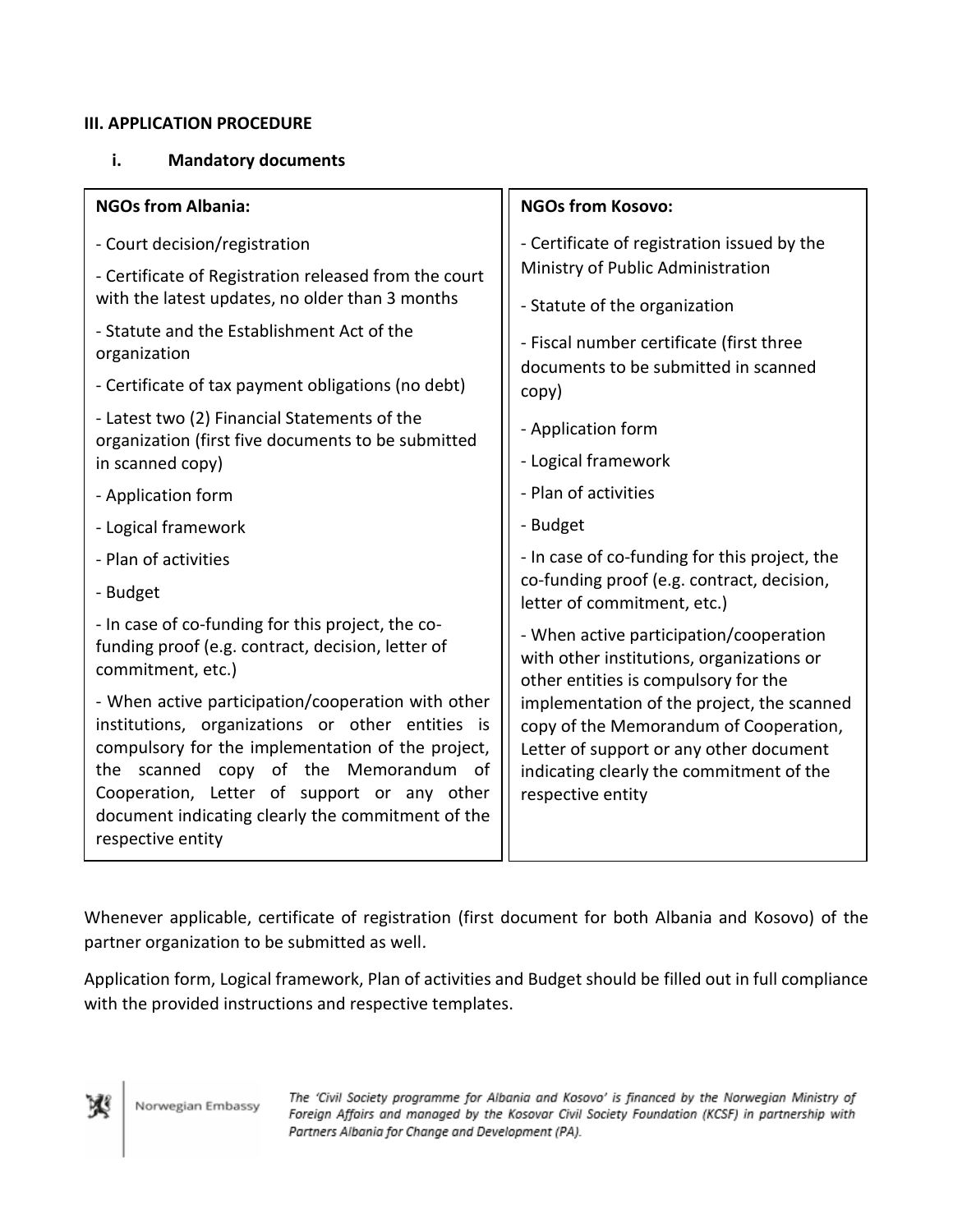# **ii. Submission of applications**

Applications can only be sent in electronic form in .doc or .pdf format. NGOs from Kosovo should submit the completed applications at [norapplication@kcsfoundation.org](mailto:norapplication@kcsfoundation.org) whereas NGOs from Albania at [norapplication@partnersalbania.org.](mailto:norapplication@partnersalbania.org)

Applicants will be required to verify that their application is complete using the checklist presented in the application form.

Applications that are incomplete, that do not comply with rules and forms, and those submitted after **5 November 2018** will not be reviewed.

#### **iii. Contact information**

For any question on preparing the documents for application you can contact us **only** at [kcsfnor@kcsfoundation.org](mailto:kcsfnor@kcsfoundation.org) and norapplication@partnersalbania.org no later than **25 October 2018**. All questions and answers will be published in the KCSF and PA website no later than **29 October 2018**.

To ensure equal treatment and full transparency, KCSF and PA cannot give a prior opinion on the eligibility of applicants, an operation or specific activity.

Please refrain from contacting KCSF or PA in any form aside of the above presented e-mails.

#### **IV. EVALUATION AND NOTIFICATION**

#### **i. Administrative compliance (verification of formal criteria)**

During this phase all applications are assessed if the following has been respected/submitted:

- 1. Deadline for submitting the call for proposals;
- 2. No. of applications submitted by the lead applicant;
- 3. Technical requirements indicated in the application form;
- 4. Mandatory documents;
- 5. Geographical coverage;
- 6. Budget size;
- 7. Project duration.

Applications that do not meet the specified rules will be automatically rejected.

The results of the administrative compliance are communicated to each applicant in written.

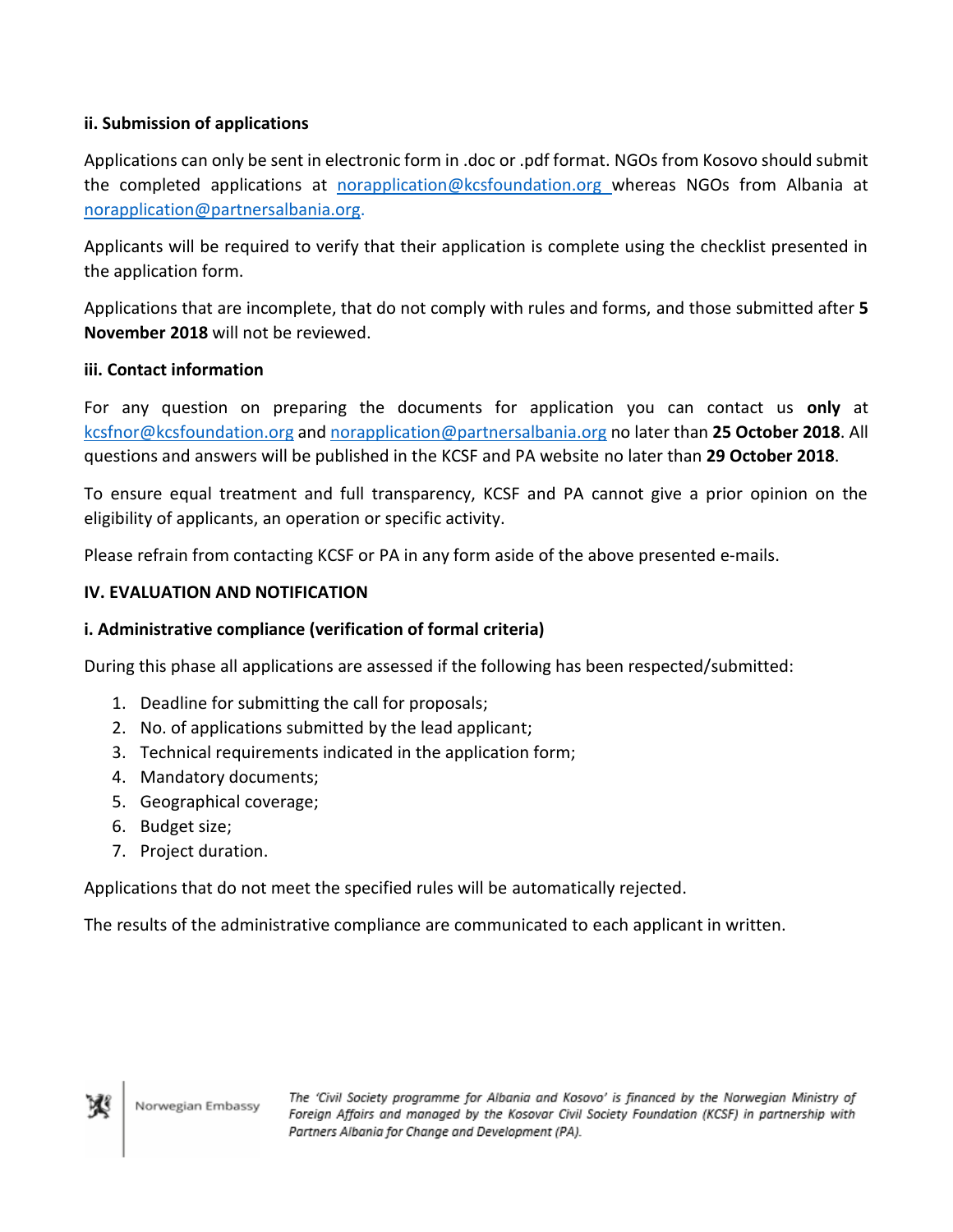# **ii. Evaluation of applications**

Applications that pass the Administrative compliance will be evaluated in accordance with below presented criteria. Evaluation will be carried out by external Evaluation Boards composed of members with experience with similar programs and knowledge on the relevant areas and related developments.

# **A. Thematic compliance evaluation**

To be eligible for full evaluation of proposals, applicants should meet the following mandatory requirements:

- 1. The mission of the organization is compliant with the thematic area to which the application corresponds;
- 2. Demonstrate relevant experience in the thematic area;
- 3. Project proposal is relevant to the thematic area.

This implies that only applications that meet these conditions are subject to the assessment of criteria set out below.

# **B. Full evaluation of project proposals**

# **i. Capacities of the organization (20%)**

*Organizational and technical capacities:*

- *a. Personnel;*
- *b. Infrastructure and technical capacities for implementing the proposed intervention/project;*
- *c. Administrative and financial management capacity.*

# **ii. Quality of application (50%)**

- *a. Analysis of the need and possibilities relevant to the proposed intervention and implementation area. Relevant legislation, strategies, and/or plans at national, regional and/or local level should be referenced including a description of how the action relates to them.*
- *b. Description of the project including the overall objective and proposed implementation methodology and approach.*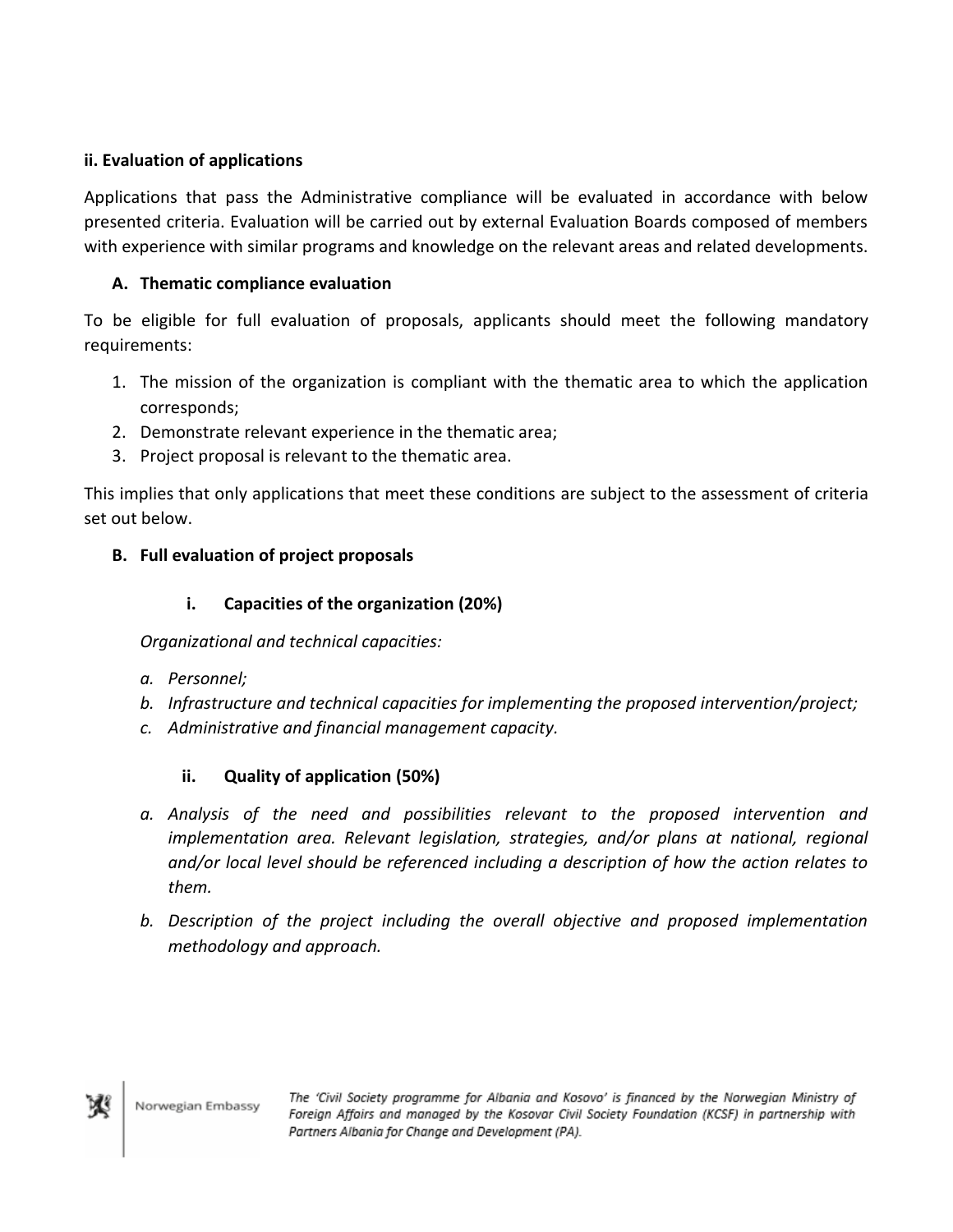- *In cases when the proposed project is a continuation of a previous or ongoing intervention (implemented by the applicant organization or other organization/entity), explanation on how it is intended to build on the corresponding activities and results.*
- *If the proposed project is part of a larger programme, explanation on the suitability or coordination with that programme or any other planned project.*
- *c. Definition of clear, measurable and achievable project results that ensure accomplishment of the proposed project objective;*
- *d. Proposed activities including information on timeframe, implementation method and interconnections. In case of partnership, the role of the partner;*
- *e. Principal beneficiaries'/target groups and final beneficiaries including their benefit from the proposed intervention. Data on the distribution of beneficiaries by gender and underrepresented group whenever applicable;*
- *f. Identified project stakeholders and their role in project implementation;*
- *g. Monitoring plan including clear indicators to measure the implementation quality and timing;*
- *h. Potential risks that may negatively impact project implementation including information on the probability of occurrence (high, medium or low) and mitigation measures.*
- *i. Methodology for visibility and outreach;*
- *j. Possibility for replication and expansion of activities.*

# **iii. Budget (30%)**

- *a. Justification of the need for organizational capacity building, plan and benefits of the organization;*
- *b. Realistic and cost-effectiveness of the proposed budget.*

The maximum evaluation per application is 100 points. The minimum passing threshold is 70 points, as well as the half of available points in each broad category.

# **iii. Final decision**

Applications with maximum evaluation scores, up to the expense of the allocated budget for this call, will be supported. However, KCSF and PA will give maximum efforts to ensure a balanced representation of each thematic area in the list of awarded grants.